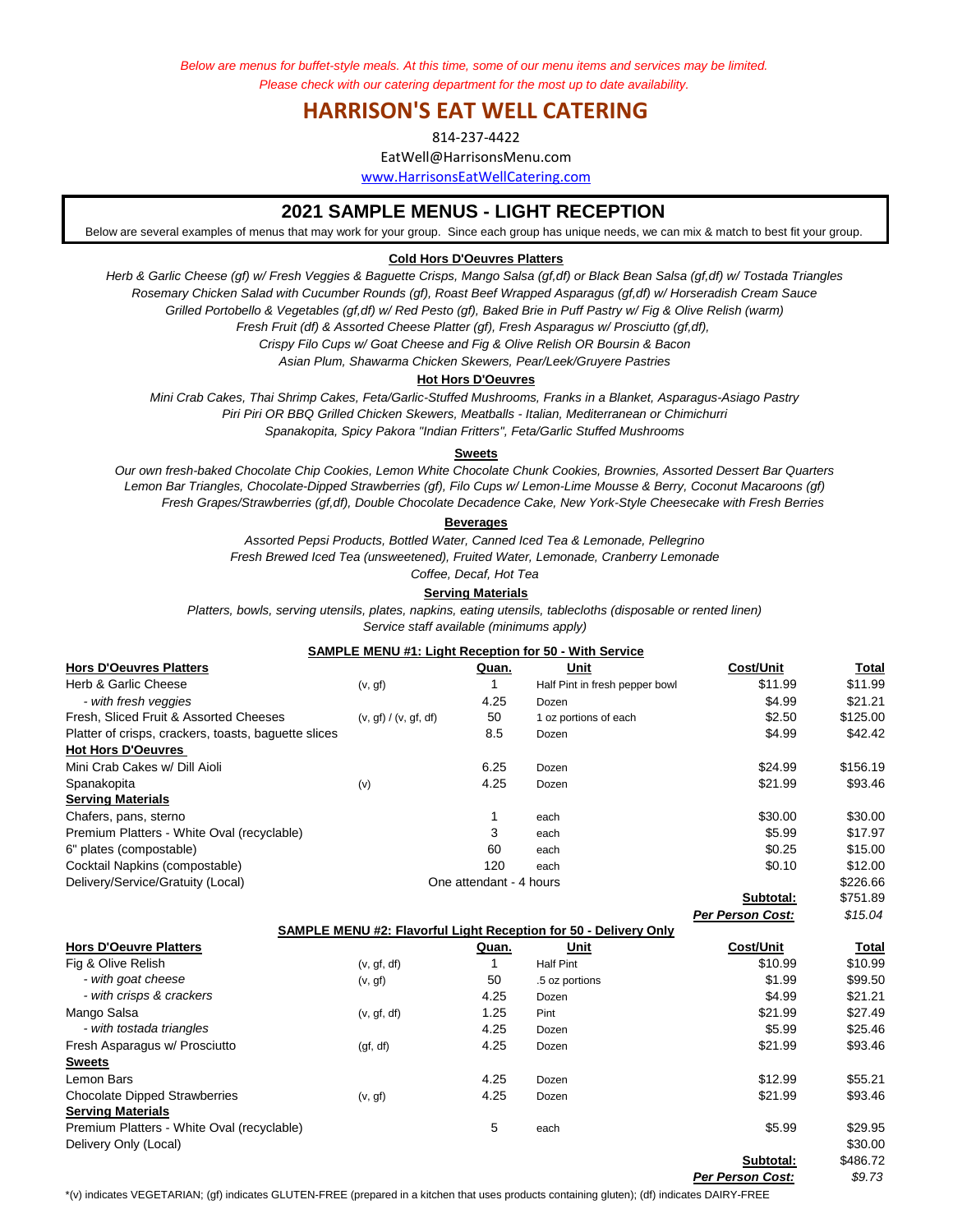# **HARRISON'S EAT WELL CATERING**

814-237-4422

EatWell@HarrisonsMenu.com

www.HarrisonsEatWellCatering.com

## **2021 SAMPLE MENUS - MEDIUM RECEPTION**

**Platters ~** served at room temperature **Quan. Unit Cost/Unit Total** Tuscan Gorgonzola 1 and 1 Half Pint in fresh pepper bowl 511.99 \$11.99 \$11.99 *- with fresh veggies* 6.25 Dozen \$4.99 \$31.19 Fresh, Sliced Fruit & Assorted Cheeses (v, gf) / (v, gf, df) 25 1 oz portions of each \$2.50 \$62.50 \$62.50 *- with crackers & toasts* 2.25 Doz. Pieces \$4.99 \$11.23 Black Bean Salsa (v, gf, df) 1 Pint \$21.99 \$21.99 *- with Tostada Triangles* (v) 3.75 Doz. Pieces \$5.99 \$22.46 Mini-Sandwiches on Parkerhouse Rolls **2.25** Dozen **2.25** Dozen **1998** \$21.99 \$49.48 - Rosemary Chicken Salad 19 November 2012 19 November 2012 19 Sandwiches - Roast Turkey 9 Sandwiches - Veggie & Portobello 8 November 2008 and victor entrance of the Sandwiches Asian Plum Chicken Skewers **2.25** Dozen **1998 549.48 \$21.99** \$49.48 Marinated Mushrooms w/ bamboo picks (v, trace gluten, df) 4 Qts 515.99 \$63.96 \$63.96 **Sweets** Fresh Baked Chocolate Chip Cookies 2.5 Dozen 2.5 Dozen 38.99 \$22.48 Lemon White Chocolate Chunk Cookies 1.5 Dozen 1.5 Dozen 58.99 \$13.49 **Serving Materials** Premium Platters - White Oval (recyclable)  $\overline{7}$  each  $\overline{2}$  each  $\overline{35.99}$  \$41.93 Delivery Only (Local) \$30.00 **Subtotal:** \$432.16 Per Person Cost: \$17.29 **Hors D'Oeuvre Platters Quan. Unit Cost/Unit Total** Seasonal Fruit Salsa (v) (v) 1 Pint 1 Pint \$24.99 \$24.99 \$24.99 *- with Tostada Triangles & Crisp Corn Chips* 3.5 Doz. Pieces \$5.99 \$20.97 Roast Beef wrapped Asparagus (gf, df) and the 4.25 Dozen and the 4.25 Asset S21.99 \$93.46 *i* with horseradish cream sauce the state of the state of the state of the state of the state  $10.99$  \$10.99 \$10.99 Filo Cups w/ Goat Cheese and Fig & Olive Relish (v)  $4.25$  Dozen  $32.46$ Caprese Skewers - mozzarella, tomato w/ basil drizz (v, gf)  $4.25$  Dozen  $32.46$ Perfect for lunch time or pre-dinner receptions! **SAMPLE MENU: Medium Reception for 25 - Delivery Only SAMPLE MENU: Medium Reception for 50 - With Service**

4.25 Dozen \$24.99 \$106.21 **Hot Hors D'Oeuvres**  Franks in a Blanket (all beef) *w/ local Herlocher's Mustard* 6.25 Dozen \$21.99 \$137.44 Shawarma Chicken Skewers **6.25 Exercise 3.46** Access 4.25 Dozen **1.4.25 Dozen** 5.53.46 Assorted Mini Quiche **4.25 Dozen 1.25 Dozen 4.25 Dozen** 4.25 Dozen 4.25 Assorted Mini Quiche 593.46 **Sweets** Chocolate Dipped Pretzel Rods (v) 2.25 Dozen \$21.99 \$49.48 House-Made Coconut Macaroons 2 Dozen \$12.99 \$25.98 **Serving Materials** Chafers, pans, sterno 3 each \$25.00 \$75.00 \$75.00 Premium Platters - White Oval (recyclable)  $\overline{6}$  each  $\overline{35.94}$  \$5.99 \$35.94 6" plates (compostable) 100 each \$0.25 \$25.00 Cocktail napkins (compostable) and the state of the state of the state of the state of the state of the state of the state of the state of the state of the state of the state of the state of the state of the state of the s Delivery/Service/Gratuity (Local) One attendant - 4 hours \$323.41 **Subtotal:** \$1,312.69 *per person: \$26.25* **SERVICE OPTIONS:** *Full Service -* attendants for food and beverage; certified bartenders available Baked Brie in Puff Pastry *w/ fig & olive relish*

*Partial Service -* buffet attendant only *Delivery Only* **RENTALS:** All food serving equipment is available for all events with service. Linen, china, cutlery, glassware, and more available for smaller groups. For larger groups, we suggest Best Event Rentals.

*\*The PA Department of Agriculture has asked us to inform you that consuming raw or undercooked meats, poultry, seafood, shellfish or eggs may increase your risk of foodborne illness.*

\*(v) indicates VEGETARIAN; (gf) indicates GLUTEN-FREE (prepared in a kitchen that uses products containing gluten); (df) indicates DAIRY-FREE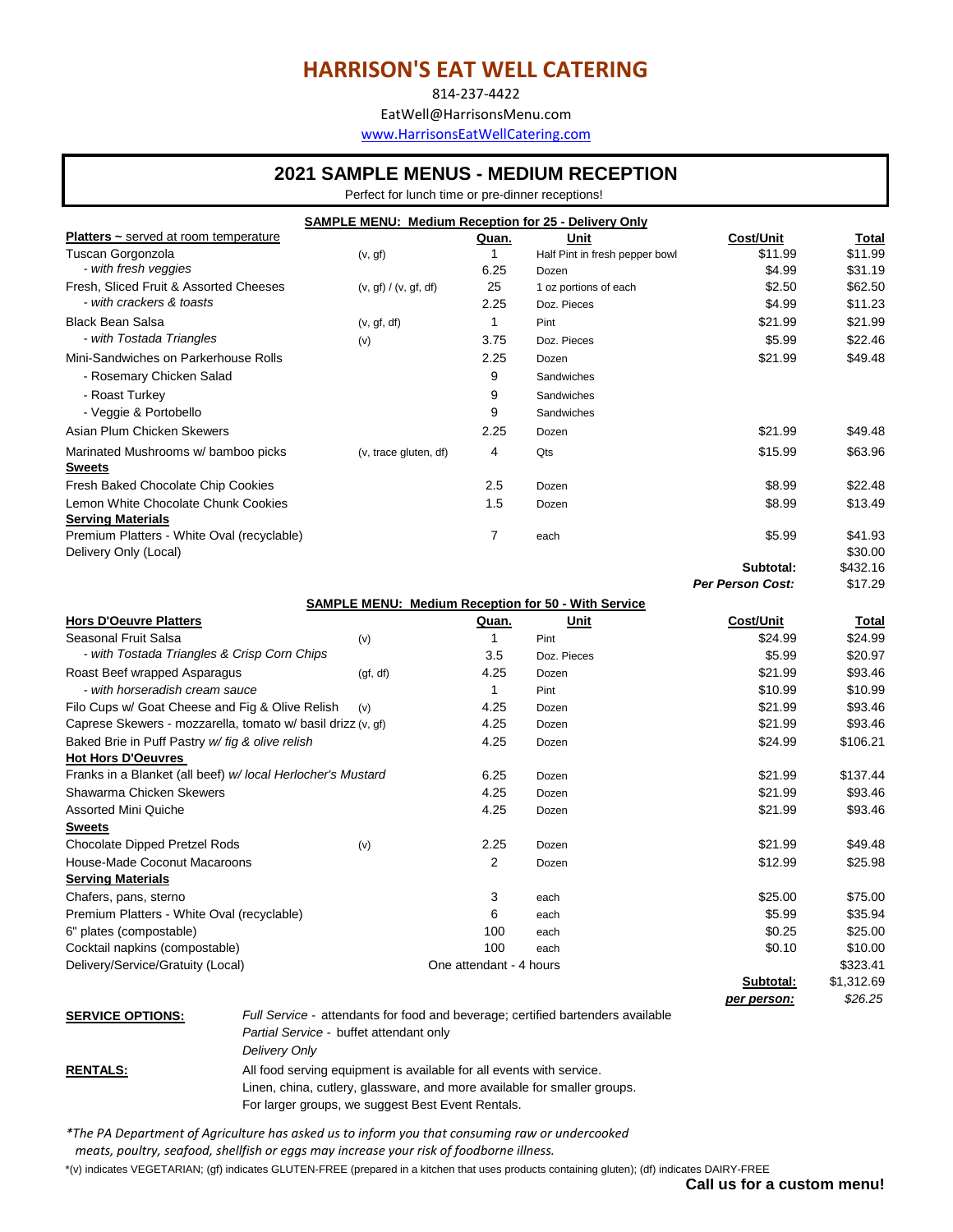# **HARRISON'S EAT WELL CATERING**

814-237-4422

EatWell@HarrisonsMenu.com

www.HarrisonsEatWellCatering.com

## **2021 SAMPLE MENUS - AMPLE RECEPTION**

Make your reception a hearty offering equivalent to a full meal - perfect for Mix & Mingle events.

**Platters ~** served at room temperature **Quan. Unit Cost/Unit Total** Herb & Garlic Cheese  $(v, gf)$  1 Half Pint in fresh pepper bowl \$11.99 \$11.99 \$11.99 *- with fresh veggies & baguette crisps* 8.5 Dozen \$4.99 \$42.42 Mango Salsa (v, gf, df) 1 Pint \$21.99 \$21.99 *- with tostada triangles* 3.5 Dozen \$5.99 \$20.97 Grilled Chicken (gf, df) 25 2 oz portions \$2.75 \$68.75  *-with goat cheese* (v, gf) 15 .5 oz portions \$1.99 \$29.85  *-with fig & olive relish* (v, gf, df) 1 Half Pint \$10.99 \$10.99 Grilled Balsamic Beef **6** 699.75 **(gf, df)** 25 2 oz portions 63.99 \$99.75 & Grilled Asparagus (v, gf, df) 2 Qts \$15.99 \$31.98 *a* with red pepper pesto **by** the state of the state of the state of the state of the state of the state of the state of the state of the state of the state of the state of the state of the state of the state of the state Poached Salmon **1992.75** (gf, df) 25 2 oz portions \$3.99 \$99.75  *-with chef's garnish* **Hot Hors D'Oeuvres**  Mini Crab Cakes w/ Dill Aioli 3.25 Dozen \$24.99 \$81.22 Spanakopita (v) 2 Dozen \$19.99 \$39.98 **Salad**<br>Caesar Salad Caesar Salad (gf) 2.5 Gallons \$29.99 \$74.98 Sesame Noodles (v) 2 Qts. \$12.99 \$25.98 Chef's Seasonal Quinoa (v, gf) 2 Qts. 2 Chef's Seasonal Quinoa \$15.99 \$31.98 Marinated Mushrooms 631.98 (v, trace gluten, df) and the set of the set of the set of the set of the set of the set of the set of the set of the set of the set of the set of the set of the set of the set of the set of the **Baked Goods** Baguette - sliced into eighths, w/ butter  $\frac{4}{4}$  Baguettes  $\frac{55.99}{323.96}$  \$23.96 **Sweets** Assorted Dessert Bar Quarters **6.25** Dozen **6.25 Dozen 6.25 Dozen** \$12.99 \$81.19 Fresh Grapes & Whole Strawberries (v, gf, df) 50 oz 50 oz \$0.49 \$24.50 **Serving Materials** Premium Platters - White Oval (recyclable)  $\overline{6}$  each  $\overline{35.94}$  \$35.94 \$35.94 Extra Large Salad Bowl (clear/recyclable) 2 each \$3.99 \$7.98 Salad Bowls & Serving Utensils (clear/recyclable) 11 each \$0.75 \$8.25 *(delivery is additional \$30 in State College area)* **Subtotal:** \$917.35 *per person* \$36.69 **Hors D'Oeuvre Platters Quan. Unit Cost/Unit Total** Herb & Garlic Cheese  $(v, gf)$  1 Half Pint in fresh pepper bowl \$11.99 \$11.99 \$11.99 *- with baguette crisps & fresh veggies* 8.5 Dozen \$4.99 \$42.42 Fresh Fruit Skewers (v, gf, df) 2 Dozen \$21.99 \$43.98 Mediterranean Chicken & Feta Filo Cups 2 Dozen 2 Dozen 521.99 \$43.98 & Fresh Asparagus w/ Prosciutto (gf, df) 2 Dozen \$21.99 \$43.98 Marinated Mushrooms (v, trace gluten, df) 1.5 Qts. \$15.99 \$23.99 **Hot Hors D'Oeuvres**  Thai Shrimp Cakes w/ Thai Red Curry Dip **All Club Cases According to Accord 4** Dozen **199.96** \$24.99 \$99.96 Mediterranean Meatballs w/ Tzatziki Sauce 2 Dozen \$21.99 \$43.98 Spicy Pakora - "Indian Fritters" (v) 2 Dozen \$21.99 \$43.98 Spanakopita (v) 2 Dozen \$21.99 \$43.98 **Sweets** Assorted Dessert Bar Quarters & House-Made Coconut Macaroons  $4.25$  Dozen  $$12.99$  \$55.21 **Serving Materials** Chafers, pans, sterno 30 and the sterno charge of the sterno charge of the sterno charge of the sterno charge of the sterno  $\sim$  2 and  $\sim$  2 and  $\sim$  50.00 \$50.00 \$50.00 \$50.00 \$50.00 \$50.00 \$50.00 \$50.00 \$50.00 \$50.00 \$5 Premium Platters - White Oval (recyclable)  $\overline{5}$  each  $\overline{5}$  each  $\overline{5}$  5.99 \$29.95 6" plates (compostable) 50 each \$0.25 \$12.50 Cocktail napkins (compostable) and the state of the state of the state of the state of the state of the state of the state of the state of the state of the state of the state of the state of the state of the state of the s Delivery/Service/Gratuity (in State College area) One attendant - 4 hours \$249.15 **Subtotal:** \$846.54 **SAMPLE MENU: Wine Country Ample Reception for 25 - With Pickup Entrée Platters - served at room temperature…in addition to items on page 1** *Grilled Chicken (df) w/ Goat Cheese and Fig & Olive Relish (gf,df), Smoked Chicken (df) w/ Red Pepper Pesto* **SAMPLE MENU: VIP Cocktail Reception for 25 - With Service** *Poached Salmon (gf,df), Sesame Poached Salmon, Seasoned Shrimp w/ Cocktail Sauce, & more… Grilled Portobello w/ Olive Tapenade (gf,df), Grilled Balsamic Beef w/ Grilled Fresh Vegetables (gf,df), Sesame Asparagus (df)*

**See our ala carte menu for additional selections and below for ideas.** *per person:**\$33.86* 

\*(v) indicates VEGETARIAN; (gf) indicates GLUTEN-FREE (prepared in a kitchen that uses products containing gluten); (df) indicates DAIRY-FREE